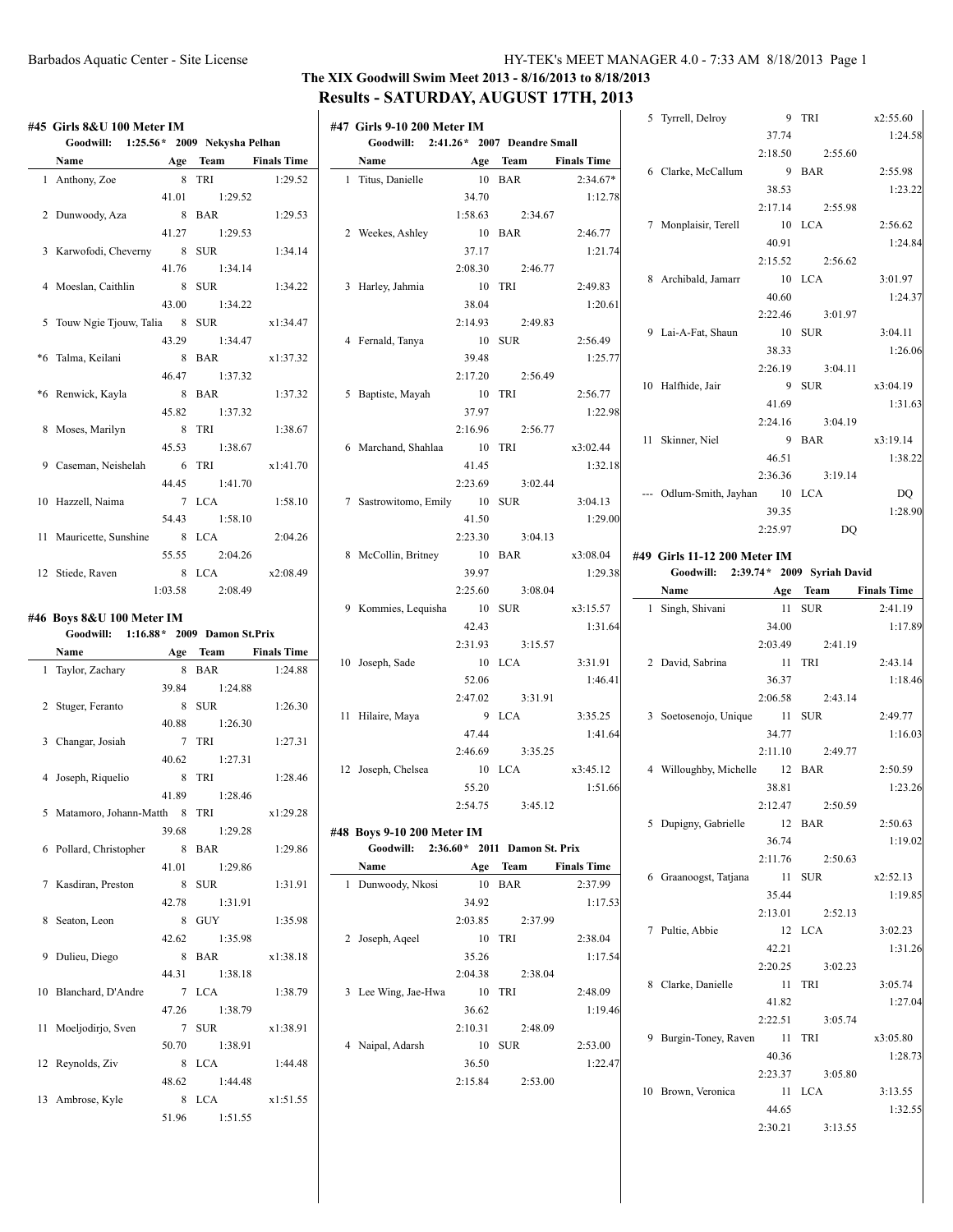## **The XIX Goodwill Swim Meet 2013 - 8/16/2013 to 8/18/2013 Results - SATURDAY, AUGUST 17TH, 2013**

| (#49 Girls 11-12 200 Meter IM)           |         |          |                    | 3 Cabral, Mikka                            |         | 13 TRI   | 2:45.76            | 12 Ernest, Kyle                |         | 14 LCA                                   | x3:06.46           |
|------------------------------------------|---------|----------|--------------------|--------------------------------------------|---------|----------|--------------------|--------------------------------|---------|------------------------------------------|--------------------|
| 11 Brown, Abigail                        |         | 12 LCA   | x3:25.89           |                                            | 35.07   |          | 1:16.44            |                                | 36.94   |                                          | 1:29.62            |
|                                          | 48.03   |          | 1:42.91            |                                            | 2:09.05 | 2:45.76  |                    |                                | 2:26.24 | 3:06.46                                  |                    |
|                                          | 2:39.47 | 3:25.89  |                    | 4 Neus, Ashante                            |         | 14 SUR   | 2:49.32            |                                |         |                                          |                    |
|                                          |         |          |                    |                                            |         |          |                    | #53 Girls 15-17 200 Meter IM   |         |                                          |                    |
| --- Harvey-Read, Margaux 12 BAR          |         |          | DQ                 |                                            | 36.28   |          | 1:21.52            |                                |         | Goodwill: 2:38.14* 2009 Renee Gordon     |                    |
|                                          | 35.14   |          | 1:17.21            |                                            | 2:12.55 | 2:49.32  |                    | Name                           | Age     | Team                                     | <b>Finals Time</b> |
|                                          | 2:08.20 | DQ       |                    | 5 Patterson, Briana                        |         | 14 TRI   | 2:49.48            | 1 Willoughby, Kimberley 15 BAR |         |                                          | $2:30.76*$         |
| #50 Boys 11-12 200 Meter IM              |         |          |                    |                                            | 35.82   |          | 1:20.02            |                                | 32.33   |                                          | 1:11.24            |
| Goodwill: 2:32.09* 2010 Zuhayr Pigot     |         |          |                    |                                            | 2:10.25 | 2:49.48  |                    |                                | 1:56.75 | 2:30.76                                  |                    |
| Name                                     |         | Age Team | <b>Finals Time</b> | 6 Soeradi, Marion                          |         | 14 SUR   | x2:52.55           | 2 Singh, Sajni                 |         | 15 SUR                                   | $2:31.29*$         |
|                                          |         | 11 SUR   |                    |                                            | 36.60   |          | 1:22.19            |                                |         |                                          |                    |
| 1 Simons, Kenzo                          |         |          | 2:37.89            |                                            | 2:11.76 | 2:52.55  |                    |                                | 33.26   |                                          | 1:12.18            |
|                                          | 33.95   |          | 1:14.41            | 7 Williams, T'Shelle                       |         | 14 TRI   | x2:55.68           |                                | 1:57.26 | 2:31.29                                  |                    |
|                                          | 2:02.69 | 2:37.89  |                    |                                            | 35.54   |          | 1:17.87            | 3 Marcano, Marie               |         | 17 TRI                                   | 2:42.82            |
| 2 Bynoe, Gabriel                         |         | 11 TRI   | 2:39.71            |                                            | 2:12.97 | 2:55.68  |                    |                                | 33.98   |                                          | 1:15.46            |
|                                          | 34.00   |          | 1:16.77            |                                            |         |          |                    |                                | 2:06.29 | 2:42.82                                  |                    |
|                                          | 2:02.98 | 2:39.71  |                    | 8 McKenzie, Amber                          |         | 13 BAR   | 3:10.23            | 4 Searles, Jade                |         | 15 BAR                                   | 2:46.83            |
| 3 Walrond, Jumar                         |         | 12 BAR   | 2:46.21            |                                            | 41.21   |          | 1:31.06            |                                | 35.46   |                                          | 1:20.08            |
|                                          | 36.14   |          | 1:19.85            |                                            | 2:24.70 | 3:10.23  |                    |                                | 2:09.95 | 2:46.83                                  |                    |
|                                          | 2:08.39 | 2:46.21  |                    | 9 Joseph, Kyra                             |         | 14 LCA   | 3:22.21            | 5 Hoost, Shanine               |         | 15 SUR                                   | 2:47.56            |
| 4 Stuger, Girano                         |         | 12 SUR   | 2:46.97            |                                            | 45.90   |          | 1:37.67            |                                | 34.90   |                                          | 1:17.35            |
|                                          | 33.74   |          | 1:16.52            |                                            | 2:36.08 | 3:22.21  |                    |                                | 2:09.02 | 2:47.56                                  |                    |
|                                          |         |          |                    |                                            |         |          |                    |                                |         |                                          |                    |
|                                          | 2:06.66 | 2:46.97  |                    | #52 Boys 13-14 200 Meter IM                |         |          |                    | 6 Keany, Vanessa-Ann           |         | 15 BAR                                   | x2:48.18           |
| 5 Powdar, Hendrik                        |         | 11 SUR   | x2:50.21           | Goodwill: 2:15.23 * 2010 Jonathan Gillette |         |          |                    |                                | 35.40   |                                          | 1:17.61            |
|                                          | 38.85   |          | 1:21.89            | Name                                       |         | Age Team | <b>Finals Time</b> |                                | 2:08.88 | 2:48.18                                  |                    |
|                                          | 2:11.34 | 2:50.21  |                    | 1 Kemp, Gianni                             |         | 13 SUR   | 2:24.05            | 7 Parag, Colleen               |         | 17 TRI                                   | 2:51.00            |
| 6 McLennon, Nicholas                     |         | 12 LCA   | 2:51.73            |                                            | 32.61   |          | 1:10.27            |                                | 35.43   |                                          | 1:19.36            |
|                                          | 37.94   |          | 1:21.44            |                                            | 1:52.13 | 2:24.05  |                    |                                | 2:09.96 | 2:51.00                                  |                    |
|                                          | 2:12.77 | 2:51.73  |                    | 2 Limburg, Juan                            |         | 13 SUR   | 2:26.30            | 8 Charles, Shara               |         | 16 TRI                                   | x2:57.49           |
| 7 Williams, Jarelle D                    |         | 12 TRI   | 2:56.47            |                                            | 31.45   |          | 1:10.36            |                                | 36.41   |                                          | 1:23.94            |
|                                          | 35.25   |          | 1:20.46            |                                            | 1:53.23 | 2:26.30  |                    |                                | 2:16.00 | 2:57.49                                  |                    |
|                                          | 2:17.90 | 2:56.47  |                    | 3 Hall, Nicholas                           |         | 13 BAR   | 2:26.44            | --- Tjon A Joe, Arantxa        |         | 15 SUR                                   | DQ                 |
| 8 Parag, Josiah                          |         | 12 TRI   | x2:58.57           |                                            | 31.83   |          | 1:09.66            |                                | 35.96   |                                          | 1:19.68            |
|                                          |         |          | 1:20.84            |                                            | 1:52.29 | 2:26.44  |                    |                                | 2:11.32 | DQ                                       |                    |
|                                          | 35.57   |          |                    |                                            |         |          |                    |                                |         |                                          |                    |
|                                          | 2:16.53 | 2:58.57  |                    | 4 Mullins, Kent                            |         | 13 BAR   | 2:27.42            | #54 Boys 15-17 200 Meter IM    |         |                                          |                    |
| 9 Mayers, Lamar                          |         | 11 BAR   | 3:00.56            |                                            | 31.97   |          | 1:11.08            |                                |         | Goodwill: 2:15.23 * 2009 Abraham Mc Leod |                    |
|                                          | 38.54   |          | 1:26.53            |                                            | 1:54.47 | 2:27.42  |                    | Name                           |         | Age Team                                 | <b>Finals Time</b> |
|                                          | 2:20.54 | 3:00.56  |                    | 5 Chan, Rochyl                             |         | 13 SUR   | x2:30.79           | 1 Ramtahal, Vikash             |         | 17 TRI                                   | 2:20.79            |
| 10 Bhalla, Gaurav                        |         | 12 LCA   | 3:10.34            |                                            | 30.00   |          | 1:08.60            |                                | 28.87   |                                          | 1:03.70            |
|                                          | 39.05   |          | 1:28.27            |                                            | 1:56.11 | 2:30.79  |                    |                                |         |                                          |                    |
|                                          | 2:28.59 | 3:10.34  |                    | 6 Morris, Leshem                           | 14 TRI  |          | 2:30.91            |                                | 1:47.40 | 2:20.79                                  |                    |
| 11 Taylor, Cavaari                       | 11 LCA  |          | x3:28.44           |                                            | 32.16   |          | 1:10.88            | 2 Chan, Jordi                  |         | 15 SUR                                   | 2:24.23            |
|                                          | 52.38   |          | 1:46.88            |                                            | 1:58.28 | 2:30.91  |                    |                                | 29.16   |                                          | 1:05.25            |
|                                          | 2:42.10 | 3:28.44  |                    | 7 Hospedales, Antonio                      | 13 TRI  |          | 2:32.32            |                                | 1:49.88 | 2:24.23                                  |                    |
|                                          |         |          |                    |                                            |         |          |                    | 3 Thomas, Bradley              | 15 TRI  |                                          | 2:26.91            |
| --- Hinds, Zari                          | 12 BAR  |          | DQ                 |                                            | 32.49   |          | 1:11.83            |                                | 32.25   |                                          | 1:10.67            |
|                                          | 1:40.85 |          | 2:40.55            |                                            | 1:56.99 | 2:32.32  |                    |                                | 1:54.34 | 2:26.91                                  |                    |
|                                          | 3:26.51 | DQ       |                    | 8 Mohammed, Christopher 13 TRI             |         |          | x2:33.76           | 4 Oldenstam, Jonathan          | 15 SUR  |                                          | 2:30.96            |
| #51 Girls 13-14 200 Meter IM             |         |          |                    |                                            | 32.08   |          | 1:10.60            |                                | 31.19   |                                          | 1:09.46            |
| Goodwill: 2:36.00* 2012 Megan de Freitas |         |          |                    |                                            | 1:57.28 | 2:33.76  |                    |                                | 1:57.57 | 2:30.96                                  |                    |
| Name                                     |         | Age Team | <b>Finals Time</b> | 9 Forde, Jelani                            | 14 BAR  |          | x2:34.70           | 5 Adjodha, Joshua              |         | 17 LCA                                   | 2:31.19            |
|                                          |         | 13 BAR   | 2:36.21            |                                            | 31.54   |          | 1:10.74            |                                |         |                                          |                    |
| 1 Proverbs, Kai                          |         |          |                    |                                            | 1:56.07 | 2:34.70  |                    |                                | 31.50   |                                          | 1:07.78            |
|                                          | 34.59   |          | 1:15.80            | 10 Phillips, Christopher 13 LCA            |         |          | 2:35.04            |                                | 1:55.05 | 2:31.19                                  |                    |
|                                          | 1:59.14 | 2:36.21  |                    |                                            | 33.26   |          | 1:12.92            | 6 Gemerts, Quincy              | 17 SUR  |                                          | x2:38.33           |
|                                          | 13 SUR  |          | 2:45.09            |                                            |         |          |                    |                                | 28.60   |                                          | 1:11.73            |
| 2 Rahan, Anjali                          |         |          |                    |                                            |         |          |                    |                                |         |                                          |                    |
|                                          | 35.76   |          | 1:17.61            |                                            | 1:59.62 | 2:35.04  |                    |                                | 2:02.99 | 2:38.33                                  |                    |
|                                          | 2:07.04 | 2:45.09  |                    | 11 Felix, Haydn                            | 13 LCA  |          | 3:03.89            |                                |         |                                          |                    |
|                                          |         |          |                    |                                            | 38.53   |          | 1:27.08            |                                |         |                                          |                    |
|                                          |         |          |                    |                                            | 2:20.71 | 3:03.89  |                    |                                |         |                                          |                    |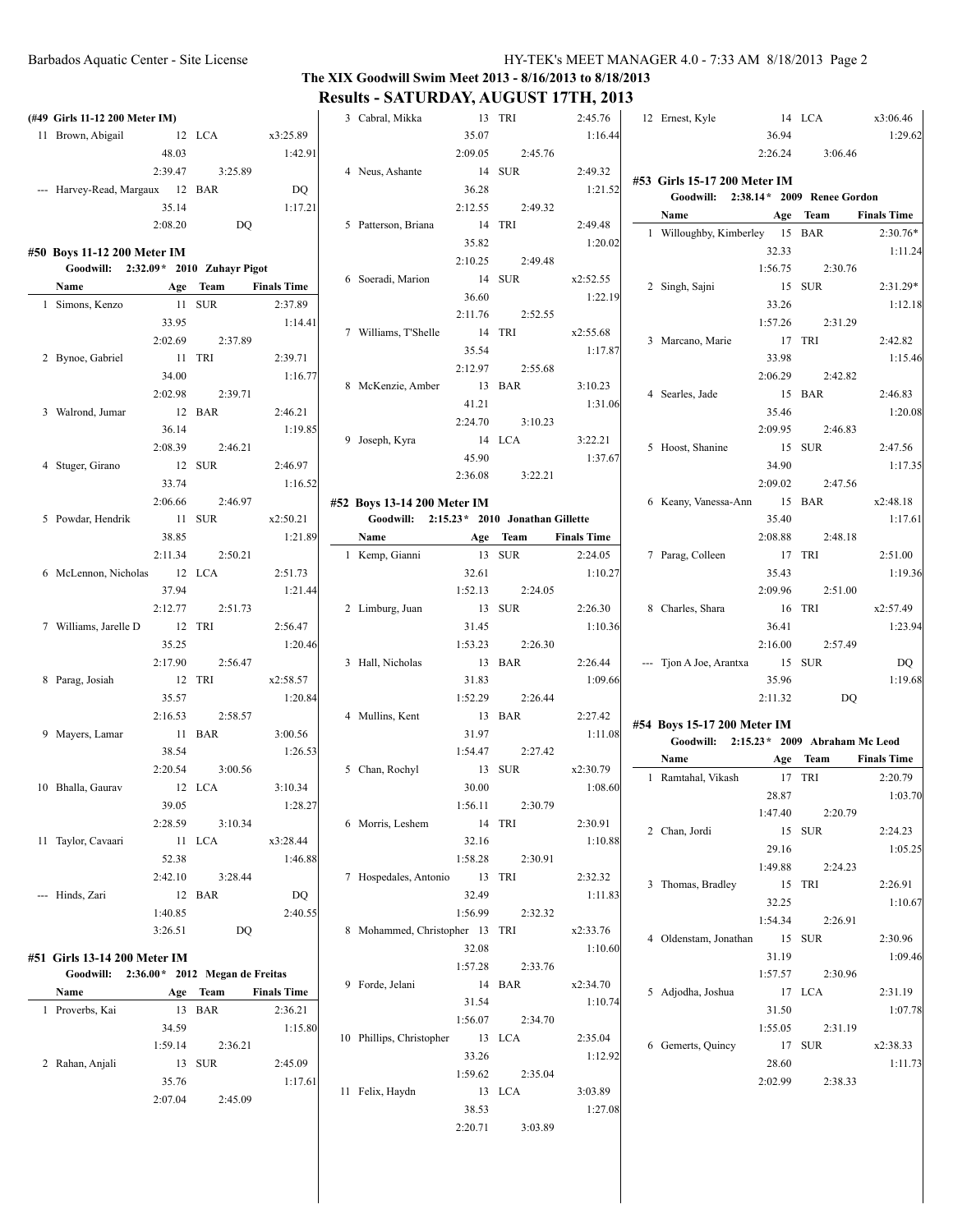### **The XIX Goodwill Swim Meet 2013 - 8/16/2013 to 8/18/2013 Results - SATURDAY, AUGUST 17TH, 2013**

|                | (#54 Boys 15-17 200 Meter IM)                                        |         |                     |                    |
|----------------|----------------------------------------------------------------------|---------|---------------------|--------------------|
|                | 7 McLennon, Jonathon 16 LCA                                          |         |                     | 2:39.22            |
|                |                                                                      | 33.47   |                     | 1:12.78            |
|                |                                                                      |         | $1:59.89$ $2:39.22$ |                    |
|                | 8 Emmanuel, Stefon                                                   |         | 15 LCA              | x2:41.94           |
|                |                                                                      | 36.15   |                     | 1:22.68            |
|                |                                                                      |         | 2:05.20 2:41.94     |                    |
|                |                                                                      |         |                     |                    |
|                | #55 Girls 8&U 100 Meter Free                                         |         |                     |                    |
|                | Goodwill: 1:15.15* 2011 Danielle Titus                               |         |                     |                    |
|                | Name Age Team Finals Time                                            |         |                     |                    |
|                | 1 Dunwoody, Aza                                                      | 8       | BAR                 | 1:19.21            |
|                |                                                                      | 37.54   | 1:19.21             |                    |
|                | 2 Anthony, Zoe                                                       | 8 TRI   |                     | 1:22.03            |
|                |                                                                      |         | 38.93 1:22.03       |                    |
|                | 3 Talma, Keilani                                                     |         | 8 BAR               | 1:24.63            |
|                |                                                                      |         | 39.78 1:24.63       |                    |
|                | 4 Karwofodi, Cheverny 8 SUR                                          |         |                     | 1:25.34            |
|                |                                                                      |         | 42.42 1:25.34       |                    |
|                | 5 Touw Ngie Tjouw, Talia 8 SUR                                       |         |                     | 1:25.44            |
|                |                                                                      |         | 41.26 1:25.44       |                    |
|                | 6 Marcelle, Mya                                                      |         | 8 TRI               | 1:25.48            |
|                |                                                                      | 38.67   | 1:25.48             |                    |
|                |                                                                      |         |                     |                    |
|                | 7 Moeslan, Caithlin                                                  |         | 8 SUR               | x1:25.69           |
|                |                                                                      | 40.60   | 1:25.69             |                    |
|                | 8 Caseman, Neishelah                                                 |         | 6 TRI               | x1:27.28           |
|                |                                                                      |         | 41.52 1:27.28       |                    |
|                | 9 Renwick, Kayla                                                     |         | 8 BAR               | x1:28.44           |
|                |                                                                      |         | 41.54 1:28.44       |                    |
|                | 10 Hazzell, Naima                                                    |         | 7 LCA               | 1:49.78            |
|                |                                                                      | 48.11   | 1:49.78             |                    |
|                | 11 Persaud, Aleka                                                    |         | 6 GUY               | 1:51.25            |
|                | 12 Mauricette, Sunshine                                              |         | 8 LCA               | 1:53.88            |
|                |                                                                      | 52.77   | 1:53.88             |                    |
|                | 13 Stiede, Raven                                                     |         | 8 LCA               | x1:56.27           |
|                |                                                                      | 52.56   | 1:56.27             |                    |
|                |                                                                      |         |                     |                    |
|                | #56 Boys 8&U 100 Meter Free<br>Goodwill: 1:08.72* 2009 Damon St.Prix |         |                     |                    |
|                |                                                                      |         |                     |                    |
|                | Name                                                                 | Age     | Team                | <b>Finals Time</b> |
| 1              | Taylor, Zachary                                                      | 8       | <b>BAR</b>          | 1:14.75            |
|                |                                                                      | 35.27   | 1:14.75             |                    |
| $\overline{2}$ | Stuger, Feranto                                                      | 8       | <b>SUR</b>          | 1:16.03            |
|                |                                                                      | 36.02   | 1:16.03             |                    |
| 3              | Wilson, Zarek W                                                      | 7       | TRI                 | 1:16.28            |
|                |                                                                      | 36.41   | 1:16.28             |                    |
| 4              | Pollard, Christopher                                                 | 8       | BAR                 | 1:18.09            |
|                |                                                                      | 36.83   | 1:18.09             |                    |
| 5              | Changar, Josiah                                                      | 7       | TRI                 | 1:18.60            |
|                |                                                                      | 37.11   | 1:18.60             |                    |
| 6              | Kasdiran, Preston                                                    | 8       | <b>SUR</b>          | 1:20.20            |
|                |                                                                      | 38.22   | 1:20.20             |                    |
| 7              | Matamoro, Johann-Matth 8                                             |         | TRI                 | x1:20.55           |
|                |                                                                      | 1:20.55 | 1:20.55             |                    |
| 8              | Seaton, Leon                                                         | 8       | GUY                 | 1:20.80            |
|                |                                                                      | 38.38   | 1:20.80             |                    |
|                |                                                                      |         |                     |                    |

|    | 9 Trotman, Kai        | 8     | <b>BAR</b>    | x1:20.90 |
|----|-----------------------|-------|---------------|----------|
|    |                       | 38.96 | 1:20.90       |          |
|    | 10 Tangali, Shafiq    |       | 8 SUR         | x1:22.06 |
|    |                       |       | 38.73 1:22.06 |          |
| 11 | Reynolds, Ziv         |       | 8 LCA         | 1:32.65  |
|    |                       |       | 42.91 1:32.65 |          |
|    | 12 Noel, Raekwon      |       | 7 GUY         | 1:34.42  |
|    |                       |       | 42.46 1:34.42 |          |
|    | 13 Blanchard, D'Andre |       | 7 LCA         | 1:37.68  |
|    |                       |       | 45.50 1:37.68 |          |
|    | 14 Ernest, Akim       | 8     | LCA           | x1:40.87 |
|    |                       |       | 49.25 1:40.87 |          |
|    | 15 Munroe, Lajaun     |       | 7 GUY         | x1:54.41 |
|    |                       |       | 48.91 1:54.41 |          |
|    |                       |       |               |          |

## **#57 Girls 9-10 100 Meter Free**

| Goodwill: 1:04.26* 2007 Deandre Small |               |                 |
|---------------------------------------|---------------|-----------------|
| Name<br><b>Age Team</b> Finals Time   |               |                 |
| 1 Titus, Danielle                     | 10 BAR        | 1:04.89         |
|                                       | 32.48 1:04.89 |                 |
| 2 Harley, Jahmia                      | 10 TRI        | 1:05.57         |
|                                       | 32.77 1:05.57 |                 |
| 3 Weekes, Ashley                      | 10 BAR        | 1:08.94         |
|                                       | 33.58 1:08.94 |                 |
| 4 Sastrowitomo, Emily 10 SUR          |               | 1:12.41         |
|                                       | 35.02 1:12.41 |                 |
| 5 Chatoor, Jada                       | $9$ TRI       | 1:12.96         |
|                                       | 34.97 1:12.96 |                 |
| 6 Smith, Kayla                        | 9 BAR         | x1:13.36        |
|                                       | 33.39 1:13.36 |                 |
| 7 Kommies, Lequisha 10 SUR            |               | 1:13.38         |
|                                       | 34.02 1:13.38 |                 |
| 8 Fernald, Tanya                      | 10 SUR        | x1:13.53        |
|                                       | 36.05 1:13.53 |                 |
| 9 Marchand, Shahlaa 10 TRI            |               | x1:13.85        |
|                                       | 35.47 1:13.85 |                 |
| 10 Hilaire, Maya                      | $9$ LCA       | 1:26.82         |
|                                       | 41.71 1:26.82 |                 |
| 11 Mottley, Lovelle J                 | 10 LCA        | 1:28.63         |
|                                       | 42.83 1:28.63 |                 |
| 12 Joseph, Sade                       |               | 10 LCA x1:29.13 |
|                                       | 44.37 1:29.13 |                 |

#### **#58 Boys 9-10 100 Meter Free**

| Goodwill: | $1:03.85*$ 2011 Damon St. Prix |  |  |  |
|-----------|--------------------------------|--|--|--|
|-----------|--------------------------------|--|--|--|

|   | Name                | Age   | <b>Team</b> | <b>Finals Time</b> |
|---|---------------------|-------|-------------|--------------------|
| 1 | Dunwoody, Nkosi     | 10    | <b>BAR</b>  | 1:06.44            |
|   |                     | 32.23 | 1:06.44     |                    |
| 2 | Joseph, Aqeel       | 10    | TRI         | 1:06.66            |
|   |                     | 32.94 | 1:06.66     |                    |
|   | 3 Naipal, Adarsh    |       | 10 SUR      | 1:09.08            |
|   |                     | 33.51 | 1:09.08     |                    |
|   | 4 Lee Wing, Jae-Hwa | 10    | TRI         | 1:10.68            |
|   |                     | 34.26 | 1:10.68     |                    |
|   | 5 Tyrrell, Delroy   | 9     | TRI         | x1:11.90           |
|   |                     | 34.54 | 1:11.90     |                    |
| 6 | Lai-A-Fat, Shaun    | 10    | <b>SUR</b>  | 1:12.91            |
|   |                     | 35.36 | 1:12.91     |                    |

|     | 7 Archibald, Jamarr    |       | $10$ LCA   | 1:13.42  |
|-----|------------------------|-------|------------|----------|
|     |                        | 35.39 | 1:13.42    |          |
| 8   | Gulstone, Taj          | 9     | <b>BAR</b> | 1:13.96  |
|     |                        | 34.50 | 1:13.96    |          |
| 9   | Jones, Dean            | 10    | <b>SUR</b> | x1:15.16 |
|     |                        | 36.11 | 1:15.16    |          |
|     | 10 Odlum-Smith, Jayhan | 10    | - LCA      | 1:15.47  |
|     |                        | 36.32 | 1:15.47    |          |
| 11. | Clarke, McCallum       | 9     | BAR        | x1:16.52 |
|     |                        | 35.84 | 1:16.52    |          |
|     | 12 Monplaisir, Terell  | 10    | LCA.       | x1:19.97 |
|     |                        | 38.19 | 1:19.97    |          |
|     |                        |       |            |          |

#### **#59 Girls 11-12 100 Meter Free**

|   | Goodwill: 1:04.39 * 2011 Ashante Neus |               |                      |
|---|---------------------------------------|---------------|----------------------|
|   | <b>Name</b>                           |               | Age Team Finals Time |
|   | 1 Singh, Shivani                      | 11 SUR        | 1:05.10              |
|   |                                       | 32.17 1:05.10 |                      |
|   | 2 Harvey-Read, Margaux 12 BAR         |               | 1:05.30              |
|   |                                       | 32.18 1:05.30 |                      |
|   | 3 Graanoogst, Tatjana 11 SUR          |               | 1:06.29              |
|   |                                       | 32.49 1:06.29 |                      |
|   | 4 Dupigny, Gabrielle 12 BAR           |               | 1:07.09              |
|   |                                       | 32.60 1:07.09 |                      |
|   | 5 Soetosenojo, Unique 11 SUR          |               | x1:08.45             |
|   |                                       | 32.95 1:08.45 |                      |
|   | 6 James, Reanna                       | 12 BAR        | x1:08.65             |
|   |                                       | 33.33 1:08.65 |                      |
|   | 7 David, Sabrina                      | 11 TRI        | 1:09.44              |
|   |                                       | 33.22 1:09.44 |                      |
|   | 8 Clarke, Danielle                    | 11 TRI        | 1:12.78              |
| 9 | Toney-Renee, Raven                    | 11 TRI        | x1:14.72             |
|   |                                       | 35.35 1:14.72 |                      |
|   | 10 Brown, Veronica                    | 11 LCA        | 1:16.63              |
|   |                                       | 37.29 1:16.63 |                      |
|   | 11 Arnold, Tiah                       | 11 LCA        | 1:16.95              |
|   |                                       | 37.32 1:16.95 |                      |
|   | 12 Pultie, Abbie                      | $12$ LCA      | x1:17.50             |
|   |                                       | 36.53 1:17.50 |                      |
|   | --- Burgin-Toney, Raven 11 TRI        |               | NS.                  |
|   |                                       |               |                      |

## **#60 Boys 11-12 100 Meter Free**

| Goodwill: |  |  | 1:00.36 * 2012 Gianni Kemp |
|-----------|--|--|----------------------------|
|-----------|--|--|----------------------------|

|   | Name                  | Age   | Team          | <b>Finals Time</b> |
|---|-----------------------|-------|---------------|--------------------|
|   | 1 Chatoor, Graham     |       | 11 TRI        | 1:03.71            |
|   |                       | 31.08 | 1:03.71       |                    |
|   | 2 Bynoe, Gabriel      | 11    | TRI           | 1:03.84            |
|   |                       | 30.51 | 1:03.84       |                    |
|   | 3 Williams, Jarelle D |       | 12 TRI        | x1:05.41           |
|   |                       | 30.27 | 1:05.41       |                    |
|   | 4 Simons, Kenzo       |       | 11 SUR        | 1:05.64            |
|   |                       | 31.89 | 1:05.64       |                    |
| 5 | Stuger, Girano        |       | 12 SUR        | 1:07.02            |
|   |                       | 31.40 | 1:07.02       |                    |
| 6 | Walrond, Jumar        |       | 12 BAR        | 1:08.26            |
|   |                       |       | 31.96 1:08.26 |                    |
|   | 7 McLennon, Nicholas  |       | 12 LCA        | 1:09.39            |
|   |                       | 33.05 | 1:09.39       |                    |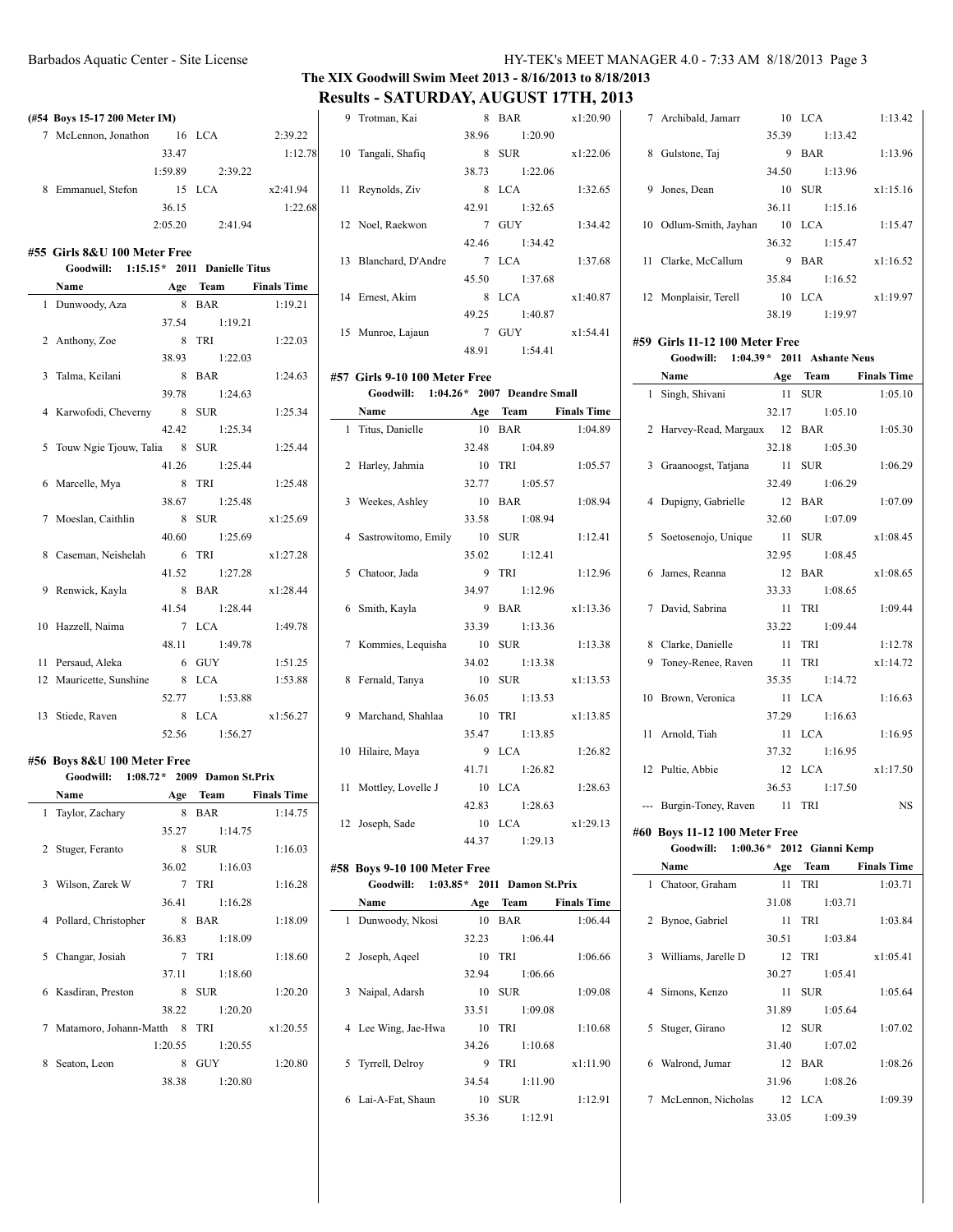### **The XIX Goodwill Swim Meet 2013 - 8/16/2013 to 8/18/2013 Results - SATURDAY, AUGUST 17TH, 2013**

6 Hall, Nicholas 13 BAR 59.56

|   | (#60 Boys 11-12 100 Meter Free) |       |                       |          | 6  |
|---|---------------------------------|-------|-----------------------|----------|----|
|   | 8 Nahar, Pierre                 |       | 12 SUR                | x1:10.45 |    |
|   |                                 | 34.27 | 1:10.45               |          | 7  |
| 9 | James, Nathan                   | 11    | BAR                   | 1:10.49  |    |
|   |                                 | 33.32 | 1:10.49               |          | 8  |
|   | 10 Mayers, Lamar                | 11    | BAR                   | x1:13.45 |    |
|   |                                 | 35.12 | 1:13.45               |          | 9  |
|   | 11 Bhalla, Gaurav               |       | 12 LCA                | 1:16.59  |    |
|   |                                 | 36.10 | 1:16.59               |          | 10 |
|   | 12 Boodha, Devin                |       | 11 LCA                | x1:17.02 |    |
|   |                                 | 35.68 | 1:17.02               |          | 11 |
|   | 13 Beaton, Nkosi                |       | $11 \quad \text{GUY}$ | 1:17.96  |    |
|   |                                 | 36.55 | 1:17.96               |          | 12 |
|   | 14 Hacket, Nathon               |       | $11 \quad \text{GUY}$ | 1:18.16  |    |
|   |                                 | 34.44 | 1:18.16               |          | 13 |

#### **#61 Girls 13-14 100 Meter Free**

#### **Goodwill: 1:01.46\* 2011 Britany van Lang**

| Name                 | Age | Team          | <b>Finals Time</b> |
|----------------------|-----|---------------|--------------------|
| 1 Neus, Ashante      |     | 14 SUR        | 1:04.35            |
|                      |     | 30.98 1:04.35 |                    |
| 2 Cabral, Mikka      |     | 13 TRI        | 1:04.77            |
|                      |     | 31.01 1:04.77 |                    |
| 3 Khan, Accalia      |     | 13 GUY        | 1:06.10            |
|                      |     | 31.05 1:06.10 |                    |
| 4 Proverbs, Kai      |     | 13 BAR        | 1:07.82            |
|                      |     | 31.96 1:07.82 |                    |
| 5 Williams, T'Shelle |     | 14 TRI        | 1:08.28            |
|                      |     | 32.20 1:08.28 |                    |
| 6 Rahan, Anjali      |     | 13 SUR        | 1:08.93            |
|                      |     | 33.44 1:08.93 |                    |
| 7 Soeradi, Marion    |     | 14 SUR        | x1:09.15           |
|                      |     | 31.90 1:09.15 |                    |
| 8 Fiedtkou, Nikita   |     | 13 GUY        | 1:12.00            |
|                      |     | 33.76 1:12.00 |                    |
| 9 Patterson, Briana  |     | 14 TRI        | x1:12.36           |
|                      |     | 33.95 1:12.36 |                    |
| 10 McKenzie, Amber   |     | 13 BAR        | 1:15.67            |
|                      |     | 36.40 1:15.67 |                    |
| 11 Piggott, Tara     |     |               | 14 BAR x1:16.14    |
|                      |     | 35.58 1:16.14 |                    |
| 12 Joseph, Kyra      |     | 14 LCA        | 1:25.10            |
|                      |     | 40.00 1:25.10 |                    |

#### **#62 Boys 13-14 100 Meter Free**

| Goodwill:                         | 54.01 * 2010 Jonathan Gillete |            |                    |
|-----------------------------------|-------------------------------|------------|--------------------|
| Name                              | Age                           | Team       | <b>Finals Time</b> |
| 1 Limburg, Juan                   | 13                            | <b>SUR</b> | 56.58              |
|                                   | 27.67                         | 56.58      |                    |
| Chan, Rochyl<br>2                 | 13                            | <b>SUR</b> | 56.78              |
|                                   | 27.03                         | 56.78      |                    |
| Kemp, Gianni<br>3                 | 13.                           | <b>SUR</b> | x57.07             |
|                                   | 27.88                         | 57.07      |                    |
| 4 Fletcher, Christopher           |                               | 14 TRI     | 58.94              |
|                                   | 28.00                         | 58.94      |                    |
| Mohammed, Christopher 13 TRI<br>5 |                               |            | 59.01              |
|                                   | 28.64                         | 59.01      |                    |

|   |                          | 28.79 | 59.56         |          |
|---|--------------------------|-------|---------------|----------|
|   | 7 Morris, Leshem         |       | 14 TRI        | x1:00.33 |
|   |                          | 28.68 | 1:00.33       |          |
| 8 | Mullins, Kent            |       | 13 BAR        | 1:00.74  |
|   |                          |       | 29.33 1:00.74 |          |
| 9 | Forde, Jelani            |       | 14 BAR        | x1:01.00 |
|   |                          |       | 28.95 1:01.00 |          |
|   | 10 Phillips, Christopher |       | 13 LCA        | 1:01.05  |
|   |                          |       | 29.60 1:01.05 |          |
|   | 11 deNobrega, Joseph     |       | 13 GUY        | 1:03.21  |
|   |                          |       | 30.26 1:03.21 |          |
|   | 12 Douglas, Yoerick      |       | $13$ $LCA$    | 1:09.38  |
|   |                          |       | 32.11 1:09.38 |          |
|   | 13 Ernest, Kyle          |       | 14 LCA        | x1:10.14 |
|   |                          | 31.77 | 1:10.14       |          |

#### **#63 Girls 15-17 100 Meter Free Goodwill: 1:01.53\* 2012 Britany van Lang**

| Name                           |                 | Age Team Finals Time |
|--------------------------------|-----------------|----------------------|
| 1 Willoughby, Kimberley 15 BAR |                 | $1:01.22*$           |
|                                | 29.77 1:01.22   |                      |
| 2 Breidel, Gabrielle 15 SUR    |                 | 1:01.63              |
|                                | 29.85 1:01.63   |                      |
| 3 Singh, Sajni                 | 15 SUR          | 1:02.71              |
|                                | 30.40 1:02.71   |                      |
| 4 Marcano, Marie               | 17 TRI          | 1:03.77              |
|                                | 30.73 1:03.77   |                      |
| 5 Gaskin, Athena               | 17 GUY          | 1:03.90              |
|                                | 29.91 1:03.90   |                      |
| 6 Bergasse, Thalia             | 15 LCA          | 1:04.11              |
|                                | 30.67 1:04.11   |                      |
| 7 Simmons, Soroya              | 16 GUY          | 1:05.23              |
|                                | 31.83 1:05.23   |                      |
| 8 Searles, Jade                | 15 BAR          | 1:05.75              |
|                                | 31.89 1:05.75   |                      |
| 9 Keany, Vanessa-Ann 15 BAR    |                 | x1:06.89             |
|                                | 31.87 1:06.89   |                      |
| 10 Hoost, Shanine              | 15 SUR          | x1:07.49             |
|                                | 32.24 1:07.49   |                      |
| 11 Bruce, Laura                | 16 LCA          | 1:07.96              |
|                                | 31.67 1:07.96   |                      |
| 12 Sanmoogan, Jamila 15 GUY    |                 | x1:09.30             |
|                                | 31.87 1:09.30   |                      |
| 13 Parag, Colleen              | 17 TRI          | 1:10.16              |
|                                | 33.38 1:10.16   |                      |
| 14 Charles, Shara              | 16 TRI x1:11.23 |                      |
|                                | 33.20 1:11.23   |                      |
| 15 Pilgrim, Savannah 15 LCA    |                 | x1:15.29             |
|                                | 36.18 1:15.29   |                      |

### **#64 Boys 15-17 100 Meter Free**

## **Goodwill: 53.37\* 2009 Abraham Mc Leod**

| Name | Age                                     |       | <b>Finals Time</b> |
|------|-----------------------------------------|-------|--------------------|
|      |                                         |       | 53.90              |
|      | 25.34                                   |       | 53.90              |
|      | 17                                      | - TRI | 54.95              |
|      | 26.08                                   |       | 54.95              |
|      | 1 Gemerts, Quincy<br>2 Ramtahal, Vikash |       | Team<br>17 SUR     |

| 3 Gunby, Gabriel                  |        | 17 BAR |               | 56.17    |
|-----------------------------------|--------|--------|---------------|----------|
|                                   |        |        | 26.39 56.17   |          |
| 4 Chan, Jordi                     | 15 SUR |        |               | 56.82    |
|                                   |        |        | 26.19 56.82   |          |
| 5 Pile, Jonathan                  | 17 BAR |        |               | 57.43    |
|                                   |        |        | 27.86 57.43   |          |
| 6 Thomas, Bradley                 | 15 TRI |        |               | 57.58    |
|                                   |        |        | 27.35 57.58   |          |
| 7 Gaskin, Hannibal                | 15 GUY |        |               | 58.48    |
|                                   |        |        | 27.52 58.48   |          |
| 8 Harrison, Kyle                  | 17 TRI |        |               | x58.72   |
|                                   |        |        | 27.98 58.72   |          |
| 9 Gangaram Panday, Sanjiv 15 SUR  |        |        |               | x58.79   |
|                                   |        |        | 27.52 58.79   |          |
| 10 Adjodha, Joshua 17 LCA         |        |        |               | 1:00.26  |
|                                   |        |        | 29.20 1:00.26 |          |
| 11 Adams, Omar                    | 15 GUY |        |               | 1:00.68  |
|                                   |        |        | 28.77 1:00.68 |          |
| 12 Emmanuel, Stefon 15 LCA        |        |        |               | 1:03.73  |
|                                   |        |        | 31.12 1:03.73 |          |
| 13 Wilson Chalmers, Jaeden 15 LCA |        |        |               | x1:03.86 |
|                                   |        |        | 29.91 1:03.86 |          |
| 14 Bernhardt, Marius 17 BAR       |        |        |               | x1:06.33 |
|                                   |        |        | 31.29 1:06.33 |          |
| 15 Dunn, Omari                    |        |        | 15 GUY        | x1:07.38 |
|                                   |        |        | 30.37 1:07.38 |          |

#### **#65 Girls 8&U 50 Meter Back R.L Seale & Co. Ltd Goodwill: 38.69\* 2011 Danielle Titus**

|    |                      |     |            | Daniene Into       |
|----|----------------------|-----|------------|--------------------|
|    | Name                 | Age | Team       | <b>Finals Time</b> |
| 1  | Dunwoody, Aza        | 8   | BAR        | 41.56              |
| 2  | Anthony, Zoe         | 8   | TRI        | 42.66              |
| 3  | Karwofodi, Cheverny  | 8   | <b>SUR</b> | 44.55              |
| 4  | Talma, Keilani       | 8   | BAR        | 45.45              |
| 5  | Renwick, Kayla       | 8   | BAR        | x45.71             |
| 6  | Moeslan, Caithlin    | 8   | <b>SUR</b> | 45.96              |
| 7  | Moses, Marilyn       | 8   | TRI        | 46.83              |
| 8  | Marcelle, Mya        | 8   | TRI        | x47.39             |
| 9  | Muler, Rachel        | 7   | <b>SUR</b> | x49.93             |
| 10 | Hazzell, Naima       | 7   | LCA        | 53.02              |
| 11 | Persaud, Aleka       | 6   | GUY        | 54.70              |
| 12 | Mauricette, Sunshine | 8   | LCA        | 57.32              |
| 13 | Stiede, Raven        | 8   | <b>LCA</b> | x1:00.08           |

#### **#66 Boys 8&U 50 Meter Back R.L Seale & Co. Ltd**

|    | Goodwill:<br>$36.15*$  |     |             | 2010 Yael Tjouw Ngie Touw |
|----|------------------------|-----|-------------|---------------------------|
|    | Name                   | Age | <b>Team</b> | <b>Finals Time</b>        |
| 1  | Taylor, Zachary        | 8   | BAR         | 39.73                     |
| 2  | Matamoro, Johann-Matth | 8   | <b>TRI</b>  | 40.05                     |
| 3  | Stuger, Feranto        | 8   | <b>SUR</b>  | 41.50                     |
| 4  | Joseph, Riquelio       | 8   | <b>TRI</b>  | 42.08                     |
| 5  | Wilson, Zarek W        | 7   | <b>TRI</b>  | x42.65                    |
| 6  | Pollard, Christopher   | 8   | <b>BAR</b>  | 42.73                     |
| 7  | Dulieu, Diego          | 8   | BAR         | x45.84                    |
| 8. | Seaton, Leon           | 8   | <b>GUY</b>  | 46.35                     |
| 9  | Tangali, Shafiq        | 8   | <b>SUR</b>  | 48.17                     |
| 10 | Ambrose, Kyle          | 8   | LCA         | 50.54                     |
| 11 | Blanchard, D'Andre     | 7   | LCA         | 52.34                     |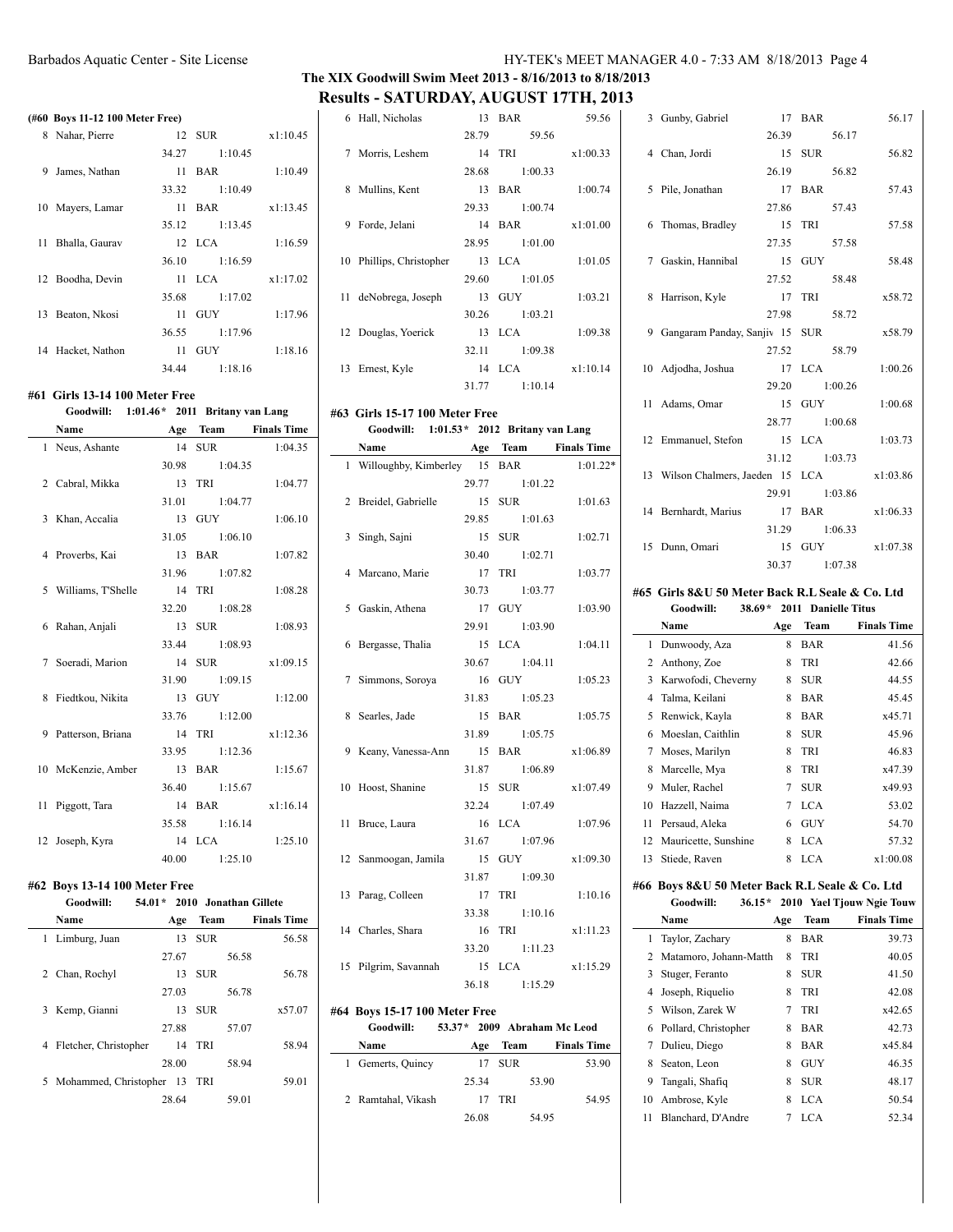## **The XIX Goodwill Swim Meet 2013 - 8/16/2013 to 8/18/2013 Results - SATURDAY, AUGUST 17TH, 2013**

|                                                                                                                                                                                                                                                                                                                                                                                                                                                                            |                                                   |     |            |                              | The XIX Goo            |
|----------------------------------------------------------------------------------------------------------------------------------------------------------------------------------------------------------------------------------------------------------------------------------------------------------------------------------------------------------------------------------------------------------------------------------------------------------------------------|---------------------------------------------------|-----|------------|------------------------------|------------------------|
|                                                                                                                                                                                                                                                                                                                                                                                                                                                                            |                                                   |     |            |                              | <b>Results -</b>       |
|                                                                                                                                                                                                                                                                                                                                                                                                                                                                            | (#66 Boys 8&U 50 Meter Back R.L Seale & Co. Ltd)  |     |            |                              | $\overline{2}$<br>Para |
| 12                                                                                                                                                                                                                                                                                                                                                                                                                                                                         | Ernest, Akim                                      | 8   | <b>LCA</b> | x52.51                       | 3<br>Stug              |
| 13                                                                                                                                                                                                                                                                                                                                                                                                                                                                         | Noel, Raekwon                                     | 7   | <b>GUY</b> | 53.71                        | 4<br>McI               |
|                                                                                                                                                                                                                                                                                                                                                                                                                                                                            | 14 Munroe, Lajaun                                 | 7   | GUY        | x58.59                       | 5<br>Will              |
| $\frac{1}{2} \left( \frac{1}{2} \right) \left( \frac{1}{2} \right) \left( \frac{1}{2} \right) \left( \frac{1}{2} \right) \left( \frac{1}{2} \right) \left( \frac{1}{2} \right) \left( \frac{1}{2} \right) \left( \frac{1}{2} \right) \left( \frac{1}{2} \right) \left( \frac{1}{2} \right) \left( \frac{1}{2} \right) \left( \frac{1}{2} \right) \left( \frac{1}{2} \right) \left( \frac{1}{2} \right) \left( \frac{1}{2} \right) \left( \frac{1}{2} \right) \left( \frac$ | Kasdiran, Preston                                 | 8   | SUR        | DQ                           | 6<br>Pow               |
|                                                                                                                                                                                                                                                                                                                                                                                                                                                                            |                                                   |     |            |                              | 7<br>Walı              |
|                                                                                                                                                                                                                                                                                                                                                                                                                                                                            | #67  Girls 9-10 50 Meter Back R.L Seale & Co. Ltd |     |            |                              | 8<br>Byn               |
|                                                                                                                                                                                                                                                                                                                                                                                                                                                                            | $34.10*$<br>Goodwill:                             |     |            | 2001 Janine Thornhill        | 9<br>May               |
|                                                                                                                                                                                                                                                                                                                                                                                                                                                                            | Name                                              | Age | Team       | <b>Finals Time</b>           | 10<br>Boo              |
| 1                                                                                                                                                                                                                                                                                                                                                                                                                                                                          | Titus, Danielle                                   | 10  | <b>BAR</b> | 33.06*                       | 11<br>Hino             |
| 2                                                                                                                                                                                                                                                                                                                                                                                                                                                                          | Harley, Jahmia                                    | 10  | TRI        | 35.77                        | Bhal<br>---            |
| 3                                                                                                                                                                                                                                                                                                                                                                                                                                                                          | Baptiste, Mayah                                   | 10  | TRI        | 36.96                        |                        |
|                                                                                                                                                                                                                                                                                                                                                                                                                                                                            | 4 Weekes, Ashley                                  | 10  | BAR        | 37.58                        | #71 Girl               |
| 5                                                                                                                                                                                                                                                                                                                                                                                                                                                                          | Sastrowitomo, Emily                               | 10  | SUR        | 40.02                        | G                      |
| 6                                                                                                                                                                                                                                                                                                                                                                                                                                                                          | Starke, Serena                                    | 10  | <b>SUR</b> | 40.26                        | Nan<br>$\mathbf{1}$    |
| 7                                                                                                                                                                                                                                                                                                                                                                                                                                                                          | Fernald, Tanya                                    | 10  | <b>SUR</b> | x41.13                       | Will                   |
| 8                                                                                                                                                                                                                                                                                                                                                                                                                                                                          | McCollin, Britney                                 | 10  | <b>BAR</b> | x41.28                       | $\overline{2}$<br>Gon  |
| 9                                                                                                                                                                                                                                                                                                                                                                                                                                                                          | Chatoor, Jada                                     | 9   | TRI        | x41.48                       | 3<br>Cab               |
| 10                                                                                                                                                                                                                                                                                                                                                                                                                                                                         | Hilaire, Maya                                     | 9   | <b>LCA</b> | 42.10                        | 4<br>Rah               |
| 11                                                                                                                                                                                                                                                                                                                                                                                                                                                                         | Mottley, Lovelle J                                | 10  | <b>LCA</b> | 43.81                        | 5<br>Prov              |
| 12                                                                                                                                                                                                                                                                                                                                                                                                                                                                         | Joseph, Sade                                      | 10  | LCA        | x49.11                       | 6<br>Bapt<br>7         |
|                                                                                                                                                                                                                                                                                                                                                                                                                                                                            | #68 Boys 9-10 50 Meter Back R.L Seale & Co. Ltd   |     |            |                              | Kha                    |
|                                                                                                                                                                                                                                                                                                                                                                                                                                                                            | $33.31*$<br>Goodwill:                             |     |            | 2011 Damon St. Prix          | 8<br>Neu               |
|                                                                                                                                                                                                                                                                                                                                                                                                                                                                            | Name                                              | Age | Team       | <b>Finals Time</b>           | 9 Grał                 |
| 1                                                                                                                                                                                                                                                                                                                                                                                                                                                                          | Joseph, Aqeel                                     | 10  | TRI        | 35.69                        | 10<br>Fied             |
| 2                                                                                                                                                                                                                                                                                                                                                                                                                                                                          | Dunwoody, Nkosi                                   | 10  | <b>BAR</b> | 36.34                        | 11<br>Jose             |
| 3                                                                                                                                                                                                                                                                                                                                                                                                                                                                          | Lee Wing, Jae-Hwa                                 | 10  | TRI        | 36.74                        | #72 Boys               |
| 4                                                                                                                                                                                                                                                                                                                                                                                                                                                                          | Tyrrell, Delroy                                   | 9   | TRI        | x37.21                       | G                      |
| 5                                                                                                                                                                                                                                                                                                                                                                                                                                                                          | Naipal, Adarsh                                    | 10  | <b>SUR</b> | 38.41                        | Nan                    |
| 6                                                                                                                                                                                                                                                                                                                                                                                                                                                                          | Monplaisir, Terell                                | 10  | LCA        | 39.31                        | 1<br>Cha               |
| 7                                                                                                                                                                                                                                                                                                                                                                                                                                                                          | Lai-A-Fat, Shaun                                  | 10  | SUR        | 40.36                        | 2<br>Moh               |
| 8                                                                                                                                                                                                                                                                                                                                                                                                                                                                          | Skinner, Niel                                     | 9   | <b>BAR</b> | 40.81                        | 3<br>Hos               |
| 9                                                                                                                                                                                                                                                                                                                                                                                                                                                                          | Archibald, Jamarr                                 | 10  | <b>LCA</b> | 41.28                        | 4<br>Ken               |
|                                                                                                                                                                                                                                                                                                                                                                                                                                                                            | 10 Odlum-Smith, Jayhan                            | 10  | LCA        | x41.32                       | 5<br>Ford              |
| 11                                                                                                                                                                                                                                                                                                                                                                                                                                                                         | Clarke, McCallum                                  | 9   | <b>BAR</b> | x42.76                       | Phil<br>6              |
| 12                                                                                                                                                                                                                                                                                                                                                                                                                                                                         | Jones, Dean                                       | 10  | <b>SUR</b> | x44.71                       | 7<br>Mor               |
|                                                                                                                                                                                                                                                                                                                                                                                                                                                                            | #69 Girls 11-12 50 Meter Back R.L Seale & Co. Ltd |     |            |                              | 8<br>Hall              |
|                                                                                                                                                                                                                                                                                                                                                                                                                                                                            | Goodwill:                                         |     |            | 34.07* 2012 Kimberley Gonesh | 9<br>Lim               |
|                                                                                                                                                                                                                                                                                                                                                                                                                                                                            | Name                                              | Age | Team       | <b>Finals Time</b>           | 10<br>Berr             |
| 1                                                                                                                                                                                                                                                                                                                                                                                                                                                                          | Dundas, Sefanja                                   | 12  | <b>SUR</b> | 34.50                        | deN<br>11              |
| $\mathbf{2}$                                                                                                                                                                                                                                                                                                                                                                                                                                                               | Singh, Shivani                                    | 11  | SUR        | 34.87                        | 12<br>Dou              |
| 3                                                                                                                                                                                                                                                                                                                                                                                                                                                                          | Soetosenojo, Unique                               | 11  | SUR        | x35.02                       | 13<br>Feliz            |
|                                                                                                                                                                                                                                                                                                                                                                                                                                                                            | 4 Clarke, Danielle                                | 11  | TRI        | 36.12                        | #73 Girl               |
| 5                                                                                                                                                                                                                                                                                                                                                                                                                                                                          | Harvey-Read, Margaux                              | 12  | BAR        | 36.97                        | G                      |
| 6                                                                                                                                                                                                                                                                                                                                                                                                                                                                          | Dupigny, Gabrielle                                | 12  | <b>BAR</b> | 37.31                        | Nan                    |
| 7                                                                                                                                                                                                                                                                                                                                                                                                                                                                          | James, Reanna                                     | 12  | <b>BAR</b> | x37.62                       | 1<br>Sing              |
| 8                                                                                                                                                                                                                                                                                                                                                                                                                                                                          | David, Sabrina                                    | 11  | TRI        | 38.77                        | 2<br>Berg              |
| 9                                                                                                                                                                                                                                                                                                                                                                                                                                                                          | Pultie, Abbie                                     | 12  | <b>LCA</b> | 39.50                        | 3<br>Sim               |
| 10                                                                                                                                                                                                                                                                                                                                                                                                                                                                         | Arnold, Tiah                                      | 11  | <b>LCA</b> | 40.09                        | 4<br>Mar               |
| 11                                                                                                                                                                                                                                                                                                                                                                                                                                                                         | Christopher, Tsegaye                              | 12  | TRI        | x40.43                       | 5<br>Hoo               |
| 12                                                                                                                                                                                                                                                                                                                                                                                                                                                                         | Brown, Abigail                                    | 12  | LCA        | x44.58                       | 6<br>Kea               |
|                                                                                                                                                                                                                                                                                                                                                                                                                                                                            |                                                   |     |            |                              | 7<br>Tjon              |
|                                                                                                                                                                                                                                                                                                                                                                                                                                                                            | #70 Boys 11-12 50 Meter Back R.L Seale & Co. Ltd  |     |            |                              | 8<br>Bruc              |
|                                                                                                                                                                                                                                                                                                                                                                                                                                                                            | $31.93*$<br>Goodwill:                             |     |            | 2009 Jonathan Fabio          | 9<br>Para              |
|                                                                                                                                                                                                                                                                                                                                                                                                                                                                            | Name                                              | Age | Team       | <b>Finals Time</b>           | 10<br>Wha              |
| 1                                                                                                                                                                                                                                                                                                                                                                                                                                                                          | Simons, Kenzo                                     | 11  | SUR        | 33.69                        | 11<br>De N             |
|                                                                                                                                                                                                                                                                                                                                                                                                                                                                            |                                                   |     |            |                              |                        |
|                                                                                                                                                                                                                                                                                                                                                                                                                                                                            |                                                   |     |            |                              |                        |

|                | esults - SATURDAY, AUGUST 17TH, 201.               |     |            |                        |
|----------------|----------------------------------------------------|-----|------------|------------------------|
| 2              | Parag, Josiah                                      | 12  | TRI        | 34.66                  |
| 3              | Stuger, Girano                                     | 12  | <b>SUR</b> | 34.67                  |
| 4              | McLennon, Nicholas                                 | 12  | LCA        | 35.46                  |
| 5              | Williams, Jarelle D                                | 12  | TRI        | 35.61                  |
| 6              | Powdar, Hendrik                                    | 11  | <b>SUR</b> | x36.97                 |
| 7              | Walrond, Jumar                                     | 12  | <b>BAR</b> | 37.00                  |
| 8              | Bynoe, Gabriel                                     | 11  | TRI        | x37.05                 |
| 9              | Mayers, Lamar                                      | 11  | BAR        | 38.58                  |
| 10             | Boodha, Devin                                      | 11  | <b>LCA</b> | 40.65                  |
| 11             | Hinds, Zari                                        | 12  | <b>BAR</b> | x43.63                 |
| ---            | Bhalla, Gaurav                                     | 12  | <b>LCA</b> | DQ                     |
|                | #71 Girls 13-14 50 Meter Back R.L Seale & Co. Ltd  |     |            |                        |
|                | Goodwill:<br>$33.32*$                              |     |            | 2008 Xiomar Getrouw    |
|                | Name                                               | Age | Team       | <b>Finals Time</b>     |
| 1              | Williams, T'Shelle                                 | 14  | TRI        | 33.03*                 |
| 2              | Gonesh, Kimberley                                  | 13  | <b>SUR</b> | 33.47                  |
| 3              | Cabral, Mikka                                      | 13  | TRI        | 34.67                  |
| 4              | Rahan, Anjali                                      | 13  | <b>SUR</b> | 34.77                  |
| 5              | Proverbs, Kai                                      | 13  | <b>BAR</b> | 36.16                  |
| 6              | Baptiste, Arianne                                  | 13  | TRI        | x36.27                 |
| 7              | Khan, Accalia                                      | 13  | GUY        | 36.51                  |
| 8              | Neus, Ashante                                      | 14  | <b>SUR</b> | x37.79                 |
| 9              | Graham, Davia                                      | 13  | <b>BAR</b> | 41.47                  |
| 10             | Fiedtkou, Nikita                                   | 13  | <b>GUY</b> | 42.76                  |
| 11             | Joseph, Kyra                                       | 14  | LCA        | 45.32                  |
|                | #72 Boys 13-14 50 Meter Back R.L Seale & Co. Ltd   |     |            |                        |
|                | Goodwill:<br>$28.83*$                              |     |            | 2010 Jonathan Gillette |
|                | Name                                               | Age | Team       | <b>Finals Time</b>     |
| 1              | Chan, Rochyl                                       | 13  | <b>SUR</b> | 30.52                  |
| 2              | Mohammed, Christopher 13                           |     | TRI        | 30.72                  |
| 3              | Hospedales, Antonio                                | 13  | TRI        | 31.43                  |
| $\overline{4}$ | Kemp, Gianni                                       | 13  | <b>SUR</b> | 31.47                  |
| 5              | Forde, Jelani                                      | 14  | <b>BAR</b> | 32.03                  |
| 6              | Phillips, Christopher                              | 13  | LCA        | 32.11                  |
| 7              | Morris, Leshem                                     | 14  | TRI        | x32.74                 |
| 8              | Hall, Nicholas                                     | 13  | <b>BAR</b> | 32.78                  |
| 9              | Limburg, Juan                                      | 13  | <b>SUR</b> | x32.82                 |
| 10             | Bernhardt, Leo                                     | 13  | <b>BAR</b> | x33.81                 |
| 11             | deNobrega, Joseph                                  | 13  | GUY        | 35.82                  |
| 12             | Douglas, Yoerick                                   | 13  | LCA        | 38.76                  |
| 13             | Felix, Haydn                                       | 13  | LCA        | x40.36                 |
|                | #73  Girls 15-17 50 Meter Back R.L Seale & Co. Ltd |     |            |                        |
|                | Goodwill:<br>32.38*                                |     |            | 2009 Faye Schuitemaker |
|                | Name                                               | Age | Team       | <b>Finals Time</b>     |
| 1              | Singh, Sajni                                       | 15  | <b>SUR</b> | 33.23                  |
| 2              | Bergasse, Thalia                                   | 15  | LCA        | 33.55                  |
| 3              | Simmons, Soroya                                    | 16  | GUY        | 33.63                  |
| 4              | Marcano, Marie                                     | 17  | TRI        | 34.21                  |
| 5              | Hoost, Shanine                                     | 15  | <b>SUR</b> | 34.61                  |
| 6              | Keany, Vanessa-Ann                                 | 15  | BAR        | 35.30                  |
| 7              | Tjon A Joe, Arantxa                                | 15  | <b>SUR</b> | x35.41                 |
| 8              | Bruce, Laura                                       | 16  | <b>LCA</b> | 35.56                  |
| 9              | Parag, Colleen                                     | 17  | TRI        | 38.98                  |
| 10             | Wharton, Aautumn                                   | 15  | <b>BAR</b> | 39.11                  |
| 11             | De Matas, Todah Joy                                | 15  | TRI        | x42.96                 |
|                |                                                    |     |            |                        |
|                |                                                    |     |            |                        |

|    | #74 Boys 15-17 50 Meter Back R.L Seale & Co. Ltd |     |            |                    |  |
|----|--------------------------------------------------|-----|------------|--------------------|--|
|    | Goodwill:<br>$27.92*$                            |     |            | 2009 Walter Romany |  |
|    | Name                                             | Age | Team       | <b>Finals Time</b> |  |
| 1  | Thomas, Bradley                                  | 15  | TRI        | 28.81              |  |
| 2  | Ramtahal, Vikash                                 | 17  | TRI        | 28.82              |  |
| 3  | Chan, Jordi                                      | 15  | <b>SUR</b> | 29.40              |  |
| 4  | Gemerts, Quincy                                  | 17  | <b>SUR</b> | 29.41              |  |
| 5. | Sampson, Jeremy                                  | 15  | TRI        | x30.42             |  |
| 6  | Coles, Joshua                                    | 17  | <b>BAR</b> | 30.44              |  |
| 7  | Oldenstam, Jonathan                              | 15  | <b>SUR</b> | x31.06             |  |
| 8  | McLennon, Jonathon                               | 16  | LCA.       | 31.38              |  |
| 9  | Pile, Jonathan                                   | 17  | <b>BAR</b> | 31.50              |  |
| 10 | Adjodha, Joshua                                  | 17  | LCA.       | 32.00              |  |
| 11 | Wilson Chalmers, Jaeden                          | 15  | <b>LCA</b> | x36.46             |  |

#### **#75 Girls 8&U 200 Meter Medley Relay Goodwill: 2:38.23\* 2006 Suriname**

|  |  |  | B Renfurm, V Amstevleen, D Amatredijo, S Hoost |  |  |  |  |  |
|--|--|--|------------------------------------------------|--|--|--|--|--|
|--|--|--|------------------------------------------------|--|--|--|--|--|

| Team                 | Relay   | <b>Finals Time</b> |
|----------------------|---------|--------------------|
| 1 SUR                | A       | 2:51.95            |
|                      | 45.74   | 1:31.37            |
|                      | 1:44.97 | 2:51.95            |
| 2 BAR                | A       | 2:52.24            |
|                      | 42.96   | 1:31.97            |
|                      | 2:15.19 | 2:52.24            |
| TRI<br>$\mathcal{L}$ | A       | 2:57.51            |
|                      | 45.77   | 1:35.41            |
|                      | 2:19.09 | 2:57.51            |
| 4 LCA                | A       | 3:41.49            |
|                      | 1:05.08 | 1:56.87            |
|                      | 2:54.99 | 3:41.49            |

#### **#76 Boys 8&U 200 Meter Medley Relay**

**Goodwill: 2:37.08\* 2011 Suriname**

| J Sardjoe, D Jones, A Naipal, S Lai-A-Fat |                    |                    |  |  |  |
|-------------------------------------------|--------------------|--------------------|--|--|--|
| Team                                      | Relay              | <b>Finals Time</b> |  |  |  |
| TRI                                       | A                  | 2:39.71            |  |  |  |
|                                           | 39.98              | 1:25.41            |  |  |  |
|                                           | 2:05.01<br>2:39.71 |                    |  |  |  |
| 2 BAR                                     | A                  | 2.42.37            |  |  |  |
|                                           | 41.22              | 1:26.14            |  |  |  |

|       |       | 41.22   |   |         | 1:26.14 |
|-------|-------|---------|---|---------|---------|
|       |       | 2:05.40 |   | 2:42.37 |         |
|       | 3 SUR |         | А |         | 2:56.88 |
|       |       | 43.75   |   |         | 2:18.84 |
|       |       | 2:56.88 |   | 2:56.88 |         |
|       | 4 LCA |         | А |         | 3:09.90 |
|       |       | 51.36   |   |         | 1:42.95 |
|       |       | 3:09.90 |   | 3:09.90 |         |
| $---$ | GUY   |         | А |         | NS      |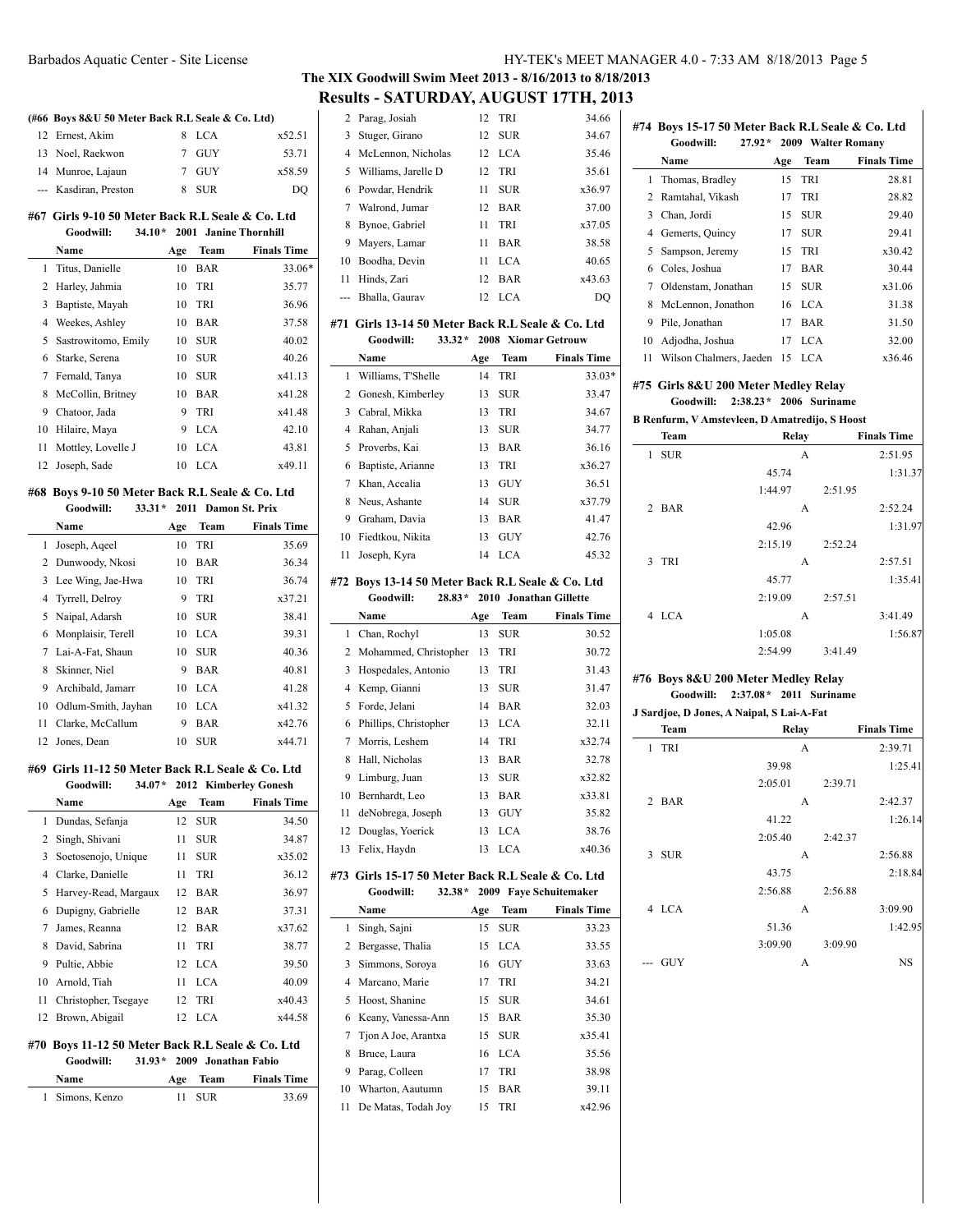#### **The XIX Goodwill Swim Meet 2013 - 8/16/2013 to 8/18/2013 Results - SATURDAY, AUGUST 17TH, 2013**  $\overline{1}$

|                                                   | Goodwill: 5:07.35* 2012 Trinidad & Tobago |         |                               | Goodwill: 5:11.55* 2011 Trinidad & Tobago |                                            |         |                                | Goodwill: $4:55.60*$ 2011 Trinidad & Tobago |                                               |         |                                                                                                            |
|---------------------------------------------------|-------------------------------------------|---------|-------------------------------|-------------------------------------------|--------------------------------------------|---------|--------------------------------|---------------------------------------------|-----------------------------------------------|---------|------------------------------------------------------------------------------------------------------------|
| J Chai, V Faure, J Harley, D Edwards              |                                           |         |                               |                                           | T Williams, A Noel, A Downes, A Cape       |         |                                |                                             | S Khan, J Ferdinand, H Morales, C Downes      |         |                                                                                                            |
| Team<br>1 BAR                                     | Relay<br>$\mathbf{A}$                     |         | <b>Finals Time</b><br>5:21.58 | Team<br>1 SUR                             | Relay<br>$\mathbf{A}$                      |         | <b>Finals Time</b><br>5:05.61* | Team<br>1 SUR                               | Relay<br>A                                    |         | <b>Finals Time</b>                                                                                         |
|                                                   | 34.32                                     |         |                               |                                           | 38.62                                      |         |                                |                                             | 36.08                                         |         | 5:01.85                                                                                                    |
|                                                   | 1:53.34                                   |         | 1:10.46<br>2:43.06            |                                           | 1:58.29                                    |         | 1:18.78                        |                                             | 1:54.91                                       |         | 1:13.72                                                                                                    |
|                                                   | 3:20.15                                   |         | 4:04.34                       |                                           | 3:17.91                                    |         | 2:43.80<br>3:59.54             |                                             | 3:16.51                                       |         | 2:41.71<br>3:58.89                                                                                         |
|                                                   | 4:27.21                                   | 5:21.58 |                               |                                           | 4:30.78                                    | 5:05.61 |                                |                                             | 4:28.47                                       | 5:01.85 |                                                                                                            |
| 2 TRI                                             | A                                         |         | 5:29.83                       | 2 BAR                                     | A                                          |         | $5:06.80*$                     | 2 TRI                                       | A                                             |         | 5:02.31                                                                                                    |
|                                                   | 37.29                                     |         | 1:17.22                       |                                           | 38.75                                      |         | 1:19.16                        |                                             | 34.74                                         |         | 1:14.48                                                                                                    |
|                                                   | 2:02.85                                   |         | 2:52.85                       |                                           | 1:58.64                                    |         | 2:45.35                        |                                             | 1:55.21                                       |         | 2:41.61                                                                                                    |
|                                                   | 3:30.16                                   |         | 4:17.75                       |                                           | 3:19.47                                    |         | 3:59.02                        |                                             | 3:15.06                                       |         | 3:58.11                                                                                                    |
|                                                   | 4:51.82                                   | 5:29.83 |                               |                                           | 4:31.64                                    | 5:06.80 |                                |                                             | 4:28.65                                       | 5:02.31 |                                                                                                            |
| 3 SUR                                             | A                                         |         | 6:06.51                       | 3 TRI                                     | A                                          |         | 5:33.08                        | 3 BAR                                       | A                                             |         | 5:49.85                                                                                                    |
|                                                   | 43.76                                     |         | 1:33.28                       |                                           | 39.56                                      |         | 1:21.77                        |                                             | 42.80                                         |         | 1:31.47                                                                                                    |
|                                                   | 2:18.32                                   |         | 3:11.23                       |                                           | 2:02.30                                    |         | 2:50.25                        |                                             | 2:15.49                                       |         | 3:06.43                                                                                                    |
|                                                   | 3:55.46                                   |         | 4:49.39                       |                                           | 3:28.31                                    |         | 4:53.46                        |                                             | 3:41.60                                       |         | 4:24.92                                                                                                    |
|                                                   | 5:24.88                                   | 6:06.51 |                               |                                           | 5:33.08                                    | 5:33.08 |                                |                                             | 5:05.19                                       | 5:49.85 |                                                                                                            |
| 4 LCA                                             | A                                         |         | 6:48.54                       | 4 LCA                                     | A                                          |         | 5:52.10                        |                                             |                                               |         |                                                                                                            |
|                                                   | 52.40                                     |         | 2:32.89                       |                                           | 41.64                                      |         | 1:27.45                        |                                             | #82 Boys 13-14 400 Meter Medley Relay         |         |                                                                                                            |
|                                                   | 3:32.48                                   |         | 4:19.19                       |                                           | 2:07.66                                    |         | 2:57.03                        |                                             | Goodwill: 4:20.46* 2010 TRI                   |         |                                                                                                            |
|                                                   | 5:57.06                                   |         | 6:48.54                       |                                           | 3:38.77                                    |         | 4:31.64                        | Team                                        | Relay                                         |         | <b>Finals Time</b>                                                                                         |
| 6:48.54                                           |                                           |         |                               |                                           | 5:11.07                                    | 5:52.10 |                                | 1 SUR                                       | A                                             |         | 4:30.28                                                                                                    |
|                                                   |                                           |         |                               |                                           |                                            |         |                                |                                             | 33.73                                         |         | 1:07.87                                                                                                    |
|                                                   |                                           |         |                               |                                           |                                            |         |                                |                                             |                                               |         |                                                                                                            |
| #78 Boys 9-10 400 Meter Medley Relay              |                                           |         |                               |                                           | #80 Boys 11-12 400 Meter Medley Relay      |         |                                |                                             | 1:41.75                                       |         | 2:22.11                                                                                                    |
|                                                   | Goodwill: 5:17.18* 2012 Suriname          |         |                               |                                           | Goodwill: 4:44.87 * 2011 Trinidad & Tobago |         |                                |                                             | 2:52.80                                       |         |                                                                                                            |
| J Halfhide, A Naipal, K Simons, Y Touw Ngie Tjouw |                                           |         |                               |                                           | D Prescott, D Omiss, D John, O Riley       |         |                                |                                             | 3:46.13                                       | 4:30.28 |                                                                                                            |
| Team                                              | Relay                                     |         | <b>Finals Time</b>            | Team                                      | Relay                                      |         | <b>Finals Time</b>             | 2 TRI                                       | A                                             |         | 4:37.46                                                                                                    |
| 1 TRI                                             | A                                         |         | 5:18.52                       | 1 SUR                                     | A                                          |         | 5:07.51                        |                                             | 1:09.23                                       |         |                                                                                                            |
|                                                   | 39.24                                     |         | 1:25.14                       |                                           | 37.01                                      |         | 1:15.35                        |                                             | 2:30.34                                       |         |                                                                                                            |
|                                                   | 2:01.02                                   |         | 2:46.66                       |                                           | 1:59.39                                    |         | 2:46.20                        |                                             | 3:35.99                                       |         |                                                                                                            |
|                                                   | 3:23.00                                   |         | 4:06.77                       |                                           | 3:19.19                                    |         | 3:57.85                        |                                             | 4:37.67                                       | 4:37.46 |                                                                                                            |
|                                                   | 4:38.07                                   | 5:18.52 |                               |                                           | 4:31.46                                    | 5:07.51 |                                | 3 BAR                                       | A                                             |         | 4:46.51                                                                                                    |
| 2 SUR                                             | A                                         |         | 5:31.47                       | 2 TRI                                     | A                                          |         | 5:09.00                        |                                             | 35.43                                         |         |                                                                                                            |
|                                                   | 40.14                                     |         | 1:22.42                       |                                           | 38.07                                      |         | 1:18.47                        |                                             | 1:49.68                                       |         |                                                                                                            |
|                                                   | 2:05.31                                   |         | 3:30.31                       |                                           | 1:36.00                                    |         | 1:58.88                        |                                             | 3:01.27                                       |         |                                                                                                            |
|                                                   | 4:15.42                                   |         | 4:52.19                       |                                           | 2:43.47                                    |         | 3:20.31                        |                                             | 4:12.03                                       | 4:46.51 |                                                                                                            |
|                                                   | 5:31.47                                   | 5:31.47 |                               |                                           | 4:03.24                                    | 5:09.00 |                                | 4 LCA                                       | A                                             |         | 5:28.92                                                                                                    |
| 3 LCA                                             | A                                         |         | 5:43.26                       | 3 BAR                                     | A                                          |         | 5:29.00                        |                                             | 39.93                                         |         |                                                                                                            |
|                                                   | 40.93                                     |         | 1:24.06                       |                                           | 41.51                                      |         | 1:25.17                        |                                             | 2:02.67                                       |         |                                                                                                            |
|                                                   | 2:12.37                                   |         | 3:46.66                       |                                           | 2:02.85                                    |         | 2:46.83                        |                                             | 3:29.98                                       |         |                                                                                                            |
|                                                   | 4:33.87                                   |         | 5:05.83                       |                                           | 3:24.74                                    |         | 4:08.81                        |                                             | 4:52.65                                       | 5:28.92 | 3:30.56<br>1:46.53<br>3:00.92<br>4:05.05<br>1:13.64<br>2:30.42<br>3:41.30<br>1:20.85<br>2:51.70<br>4:19.03 |
|                                                   | 5:43.26                                   | 5:43.26 |                               |                                           | 4:46.99                                    | 5:29.00 |                                |                                             |                                               |         |                                                                                                            |
| 4 BAR                                             | A                                         |         | 5:44.53                       | 4 LCA                                     | A                                          |         | 5:40.28                        |                                             | #83 Girls 15-17 400 Meter Medley Relay        |         |                                                                                                            |
|                                                   | 45.39                                     |         | 1:36.08                       |                                           | 37.44                                      |         | 1:16.10                        |                                             | Goodwill: 4:56.22 * 2009 Suriname             |         |                                                                                                            |
|                                                   | 2:15.31                                   |         | 2:59.63                       |                                           | 2:00.20                                    |         | 2:49.99                        |                                             | Schuitemaker, Redjopawiro, OLIVIERA, Leefland |         |                                                                                                            |
|                                                   | 3:39.56                                   |         | 4:28.27                       |                                           | 3:30.13                                    |         | 4:22.37                        | Team                                        | Relay                                         |         | <b>Finals Time</b>                                                                                         |
|                                                   | 5:04.70                                   | 5:44.53 |                               |                                           | 4:33.97                                    | 5:40.28 |                                | 1 SUR                                       | A                                             |         | 4:55.86*                                                                                                   |
|                                                   |                                           |         |                               |                                           |                                            |         |                                |                                             | 36.06                                         |         | 1:14.37                                                                                                    |
|                                                   |                                           |         |                               |                                           |                                            |         |                                |                                             | 1:55.01<br>3:13.44                            |         | 2:40.82<br>3:50.88                                                                                         |